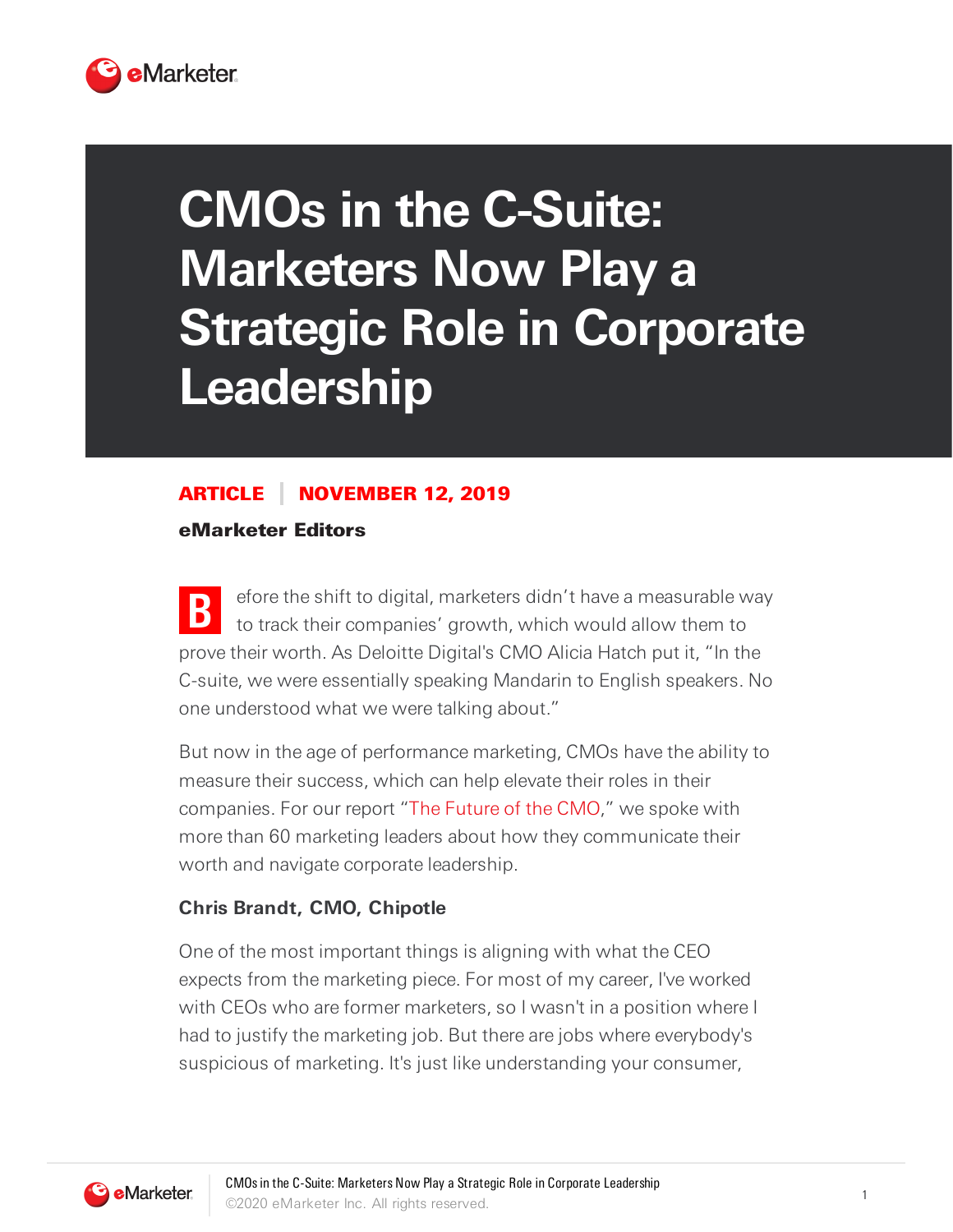you've got to understand your manager or your CEO—and understand what makes them tick.

It's also important for the CMO to have a great relationship with the CFO. It's a very competitive environment. And once growth doesn't happen, for whatever reason, the CMO can become the face of "We're going to get rid of you and try somebody else." And that's unfortunate, because it's not always their fault.

### **Lynne Capozzi, CMO, Acquia**

I'm actively involved with the C-suite, not just in terms of marketing decisions, but in other decisions the company is making. We just acquired a marketing automation platform called Mautic. As CMO, I was involved with the rest of the C-suite regarding who we acquire, what we do with the business, how we grow the business, and what new markets we'll be going into. I'm an active participant in the business and work very closely with sales, because I am a big believer in the partnership between marketing and sales.

#### **Tim Matthews, CMO, Exabeam**

I speak in dollars, not marketing—and that helps a lot. When I talk to the executive team or the board, I speak only about pipelines measured in dollars. There are lots of other marketing stats that I know and love that are really worthwhile and useful within the marketing team. But I don't bring those out because they really don't serve a lot of value. I think a lot of CMOs make the mistake of talking about cost per click or clickthrough rates or any number of stats that don't mean much to a board member. With my peers, I try to discuss outcomes, not actions.

#### **Jim Freeze, CMO, Interactions**

There are certainly CMO roles that report to a head of sales or the COO. I would always dismiss any opportunity that didn't report directly to the CEO. If it's not reporting to the CEO, it means it's not strategic. If it's not strategic, that's probably something that should be a red flag to anyone interviewing for CMO roles. I think it's become a much more strategic role and one that has tremendous influence in the C-suite.

## **Andy Grygiel, CMO, project44**